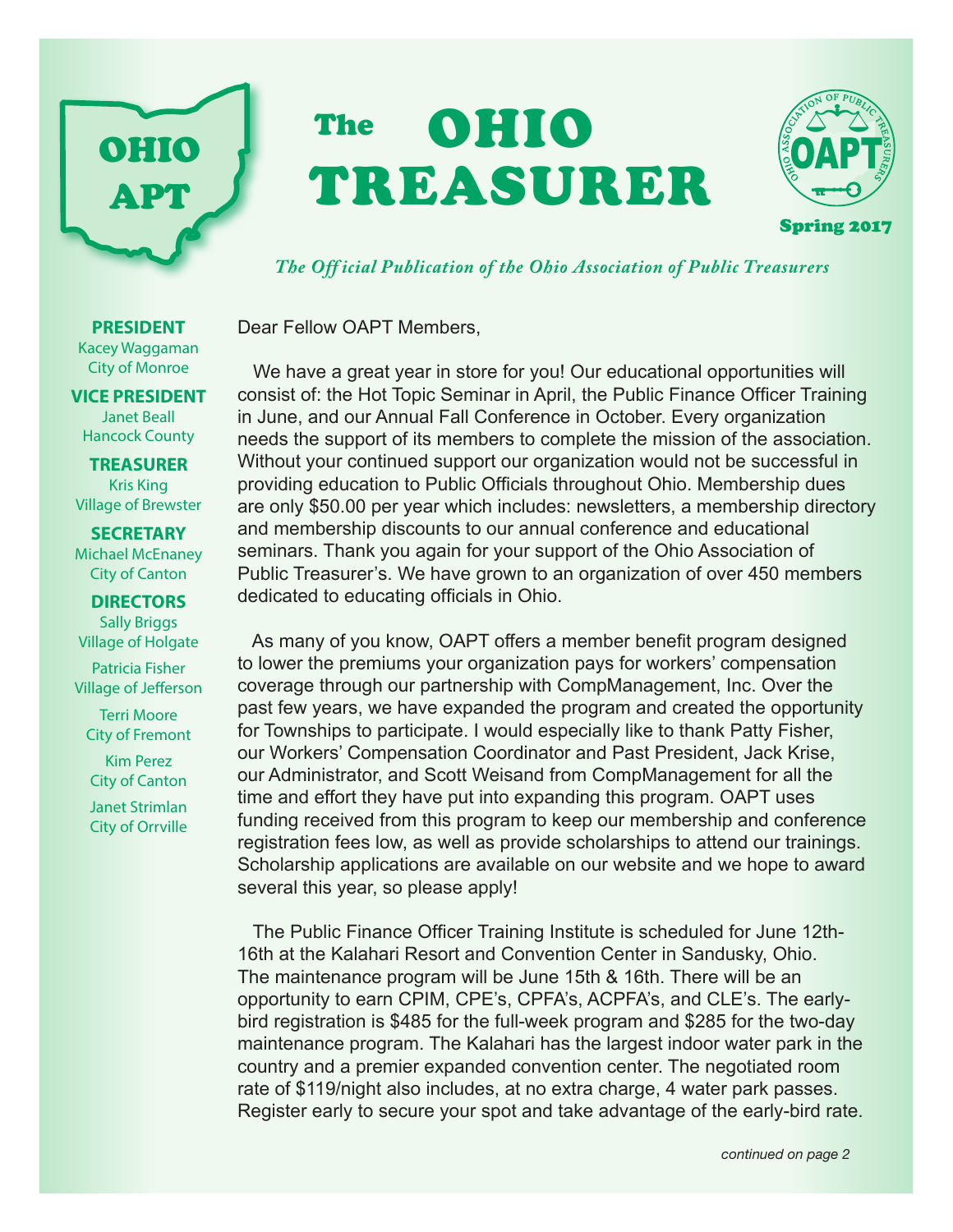The OAPT annual fall conference will be at the Maumee Bay Lodge, in Maumee, Ohio, October 4th – 5th. We promise to provide you with a great value by keeping our registration fees low and we have negotiated a room rate of \$107 per night. On Wednesday we plan to have a Casino Night for the evening entertainment/networking event. The theme for our annual Thursday Night Banquet will be a 1980's Prom. We again plan to provide you with the opportunity to meet some, if not all, of your professional certification requirements through attendance at the conference. We are currently planning the educational sessions. Please forward any suggestions for session topics or speakers to ohiotreasurers@gmail.com or any of our board members. I look forward to seeing as many of you as possible very soon. I look forward to seeing as many of you as possible very soon.

Sincerely,

Kacey Waggaman President OAPT

#### **OAPT Mission Statement**

The Ohio Association of Public Treasurers (OAPT) was established to promote the general and professional interest of the public finance officers in their respective entities, to obtain a higher level of efficiency, through education to improve service with allied institutions and to inspire friendly and fraternal relationships among our members.

# CALENDAR OF EVENTS

Ohio APT Hot Topic Seminar Investors Workshop Der Dutchman Bellville, Ohio April 7th, 2017

#### Public Finance Officers Training

OAPT Partnering with Ohio State University Kalahari Conference Center Sandusky, Ohio June 12th -16th, 2017

#### CPFA Maintenance

OAPT Partnering with Ohio State University Kalahari Conference Center Sandusky, Ohio June15th –16th, 2017

#### APTUSC Conference

Orlando, Florida July 23rd –25th, 2017

#### Ohio APT 44th Annual Conference 2017

Maumee State Lodge Maumee, Ohio October 4th -6th, 2017 Special Rate of \$107 per night Reservations 1-800-282-7275

# Ohio APT 37th Annual Public Finance Officers Training Program June 12th – 16th 2017 Kalahari Resort, Sandusky, Ohio

 The Ohio Association of Public Treasurer's Annual Finance Training will be held June 12th – 16th, 2017 and the Maintenance Training will be held June 15th – 16th at the Kalahari Resort, Sandusky, Ohio. The Ohio APT has reserved a special rate of \$119 per night at the Kalahari which includes 4 water park passes. Please make your room reservations by calling the Kalahari Reservation Office at 1-877-525-2427. Make sure to tell them you are attending the Ohio APT Public Finance Training. OAPT urges all Public Finance Training attendees to register early with the Kalahari, special room rate is only guaranteed through May 12th.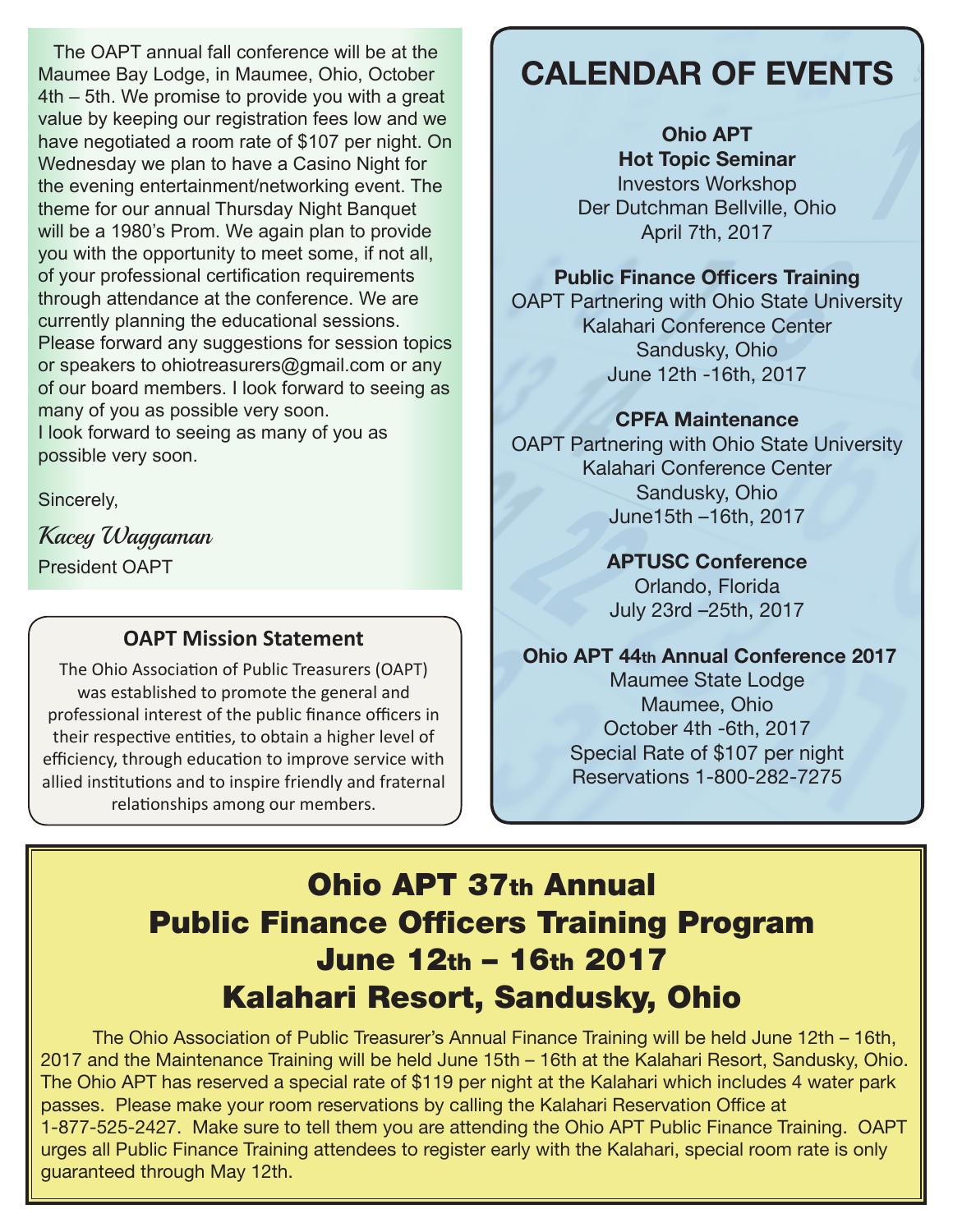# CPFA

*(Certified Public Finance Administrator)*

### **EDUCATION POINTS**

| Bellville 2017  | Hot Topic              | 2.5            |
|-----------------|------------------------|----------------|
| Salt Fork 2016  | <b>Ohio Conference</b> | 7              |
| Bellville 2016  | <b>Hot Topic</b>       | $\overline{2}$ |
| Canton 2015     | <b>Ohio Conference</b> | 7              |
| Bellville 2015  | Hot Topic              | 2.75           |
| Geneva 2015     | <b>Ohio Conference</b> | 6              |
| Bellville 2014  | Hot Topic              | 2.5            |
| Put in Bay 2013 | <b>Ohio Conference</b> | 6.75           |
| Bellville 2013  | Hot Topic              | 1              |
| Dayton 2012     | <b>Ohio Conference</b> | 4.75           |
| Bellville 2012  | <b>Hot Topic</b>       | 1              |
| Put in Bay 2011 | <b>Ohio Conference</b> | 9.54           |
| Columbus 2010   | <b>Ohio Conference</b> | 7.19           |
| Bellville 2010  | <b>Hot Topic</b>       | 1              |
| Sandusky 2009   | <b>Ohio Conference</b> | 6.93           |
| Bellville 2009  | <b>Hot Topic</b>       | 2.5            |
| Dublin 2008     | <b>Ohio Conference</b> | 6.54           |
| Atwood 2008     | <b>Hot Topic</b>       | 1              |
| Salt Fork 2007  | <b>Ohio Conference</b> | 7.01           |
| Columbus 2007   | <b>Hot Topic</b>       | 2.25           |
|                 |                        |                |

### **EXPERIENCE POINTS**

All Ohio Association of Public Treasurers Conferences are worth 2 experience points each. These points are in addition to the education points above.

## **The Ohio Treasurer Spring 2017 Editor: Jack C. Krise, Jr.**

*The Ohio Treasurer is published for its members by the Ohio Association of Public Treasurers, a chapter of the Association of Public Treasurers of the United States and Canada.*

> *Ohio Association of Public Treasurers 2113 Oaklawn Drive Parma, Ohio 44134*



Ohio Association of Public Treasurers Public Finance Officers Training June 12-16, 2017 Maintenance Program June 15-16, 2017 Kalahari Resort & Conference Center

Available Credit: CPIM, CPE, CPFA, ACPFA, CLE, Ohio Sunshine & Public Records Training, and Fiscal Integrity Act

## **TOPICS**

Principles of Public Finance Cash Management/Banking Relations Investing in Public Funds Debt Management Internal Controls/Fraud Detection Ethics and the Fiscal Officer Financial Reporting Revenue Collections **Technology** Disaster Preparedness Written Communications Personnel Management Problem Solving